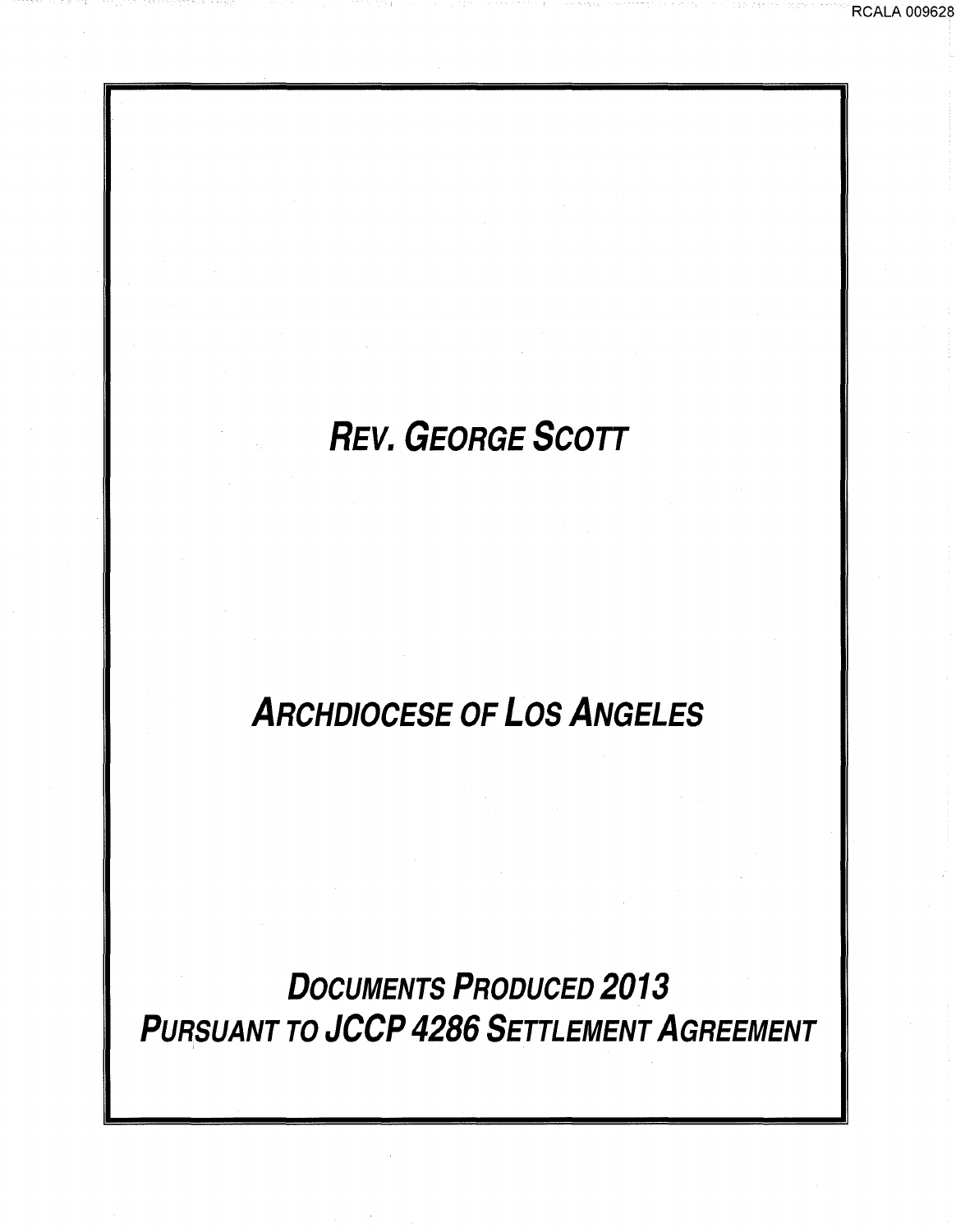### Vicar for Clergy Database

Clergy Assignment Record (Detailed)

## Rev Msgr George Montgomery Scott

Current Primary Assignment

Birth Date 5/5/1903 Diaconate Ordination Priesthood Ordination Diocese Name Date of Incardination Religious Community **Ritual Ascription** Ministry Status Canon State **Diocesan Monsignor** Incard Process Begin Pension Date

Birth Place Los Angeles, California, USA

8/30/1925 Archdiocese of Los Angeles

Latin Deceased

--~---------------·---

Age: Deanery:

**Seminary** Ethnicity **English** 

### Fingerprint Verification and Safeguard Training

Date Background Check Virtus Training Date

### Assignment History

| Assignment                                                                                         | <b>Beginning Date</b> | <b>Completion Date</b> |
|----------------------------------------------------------------------------------------------------|-----------------------|------------------------|
| Deceased                                                                                           | 7/6/1986              |                        |
| Mary Star of the Sea Catholic Church, San Pedro Pastor Emeritus, Retired                           | 9/1/1975              | 7/5/1986               |
| Chaplain, Active Service, Fort MacArthur, San Pedro                                                | 1/28/1966             | 1/31/1976              |
| Domestic Prelate, Elevated                                                                         | 8/13/1950             | 7/5/1986               |
| Papal Chamberlain, Appointed                                                                       | 7/4/1947              | 7/5/1986               |
| Mary Star of the Sea Catholic Church, San Pedro Pastor, Active Service                             | 11/22/1946            | 8/31/1975              |
| Ascension Catholic Church, Los Angeles. Pastor, Active Service, Exact start<br>date not known      | 5/1/1939              | 11/21/1946             |
| Sacred Heart Catholic Church, Los Angeles Pastor, Active Service, Start<br>and end dates not known | 12/1/1935             | 4/30/1939              |
| St. Mary Catholic Church, Escondido Pastor, Active Service, Exact end<br>date not known            | 5/17/1935             | 11/30/1935             |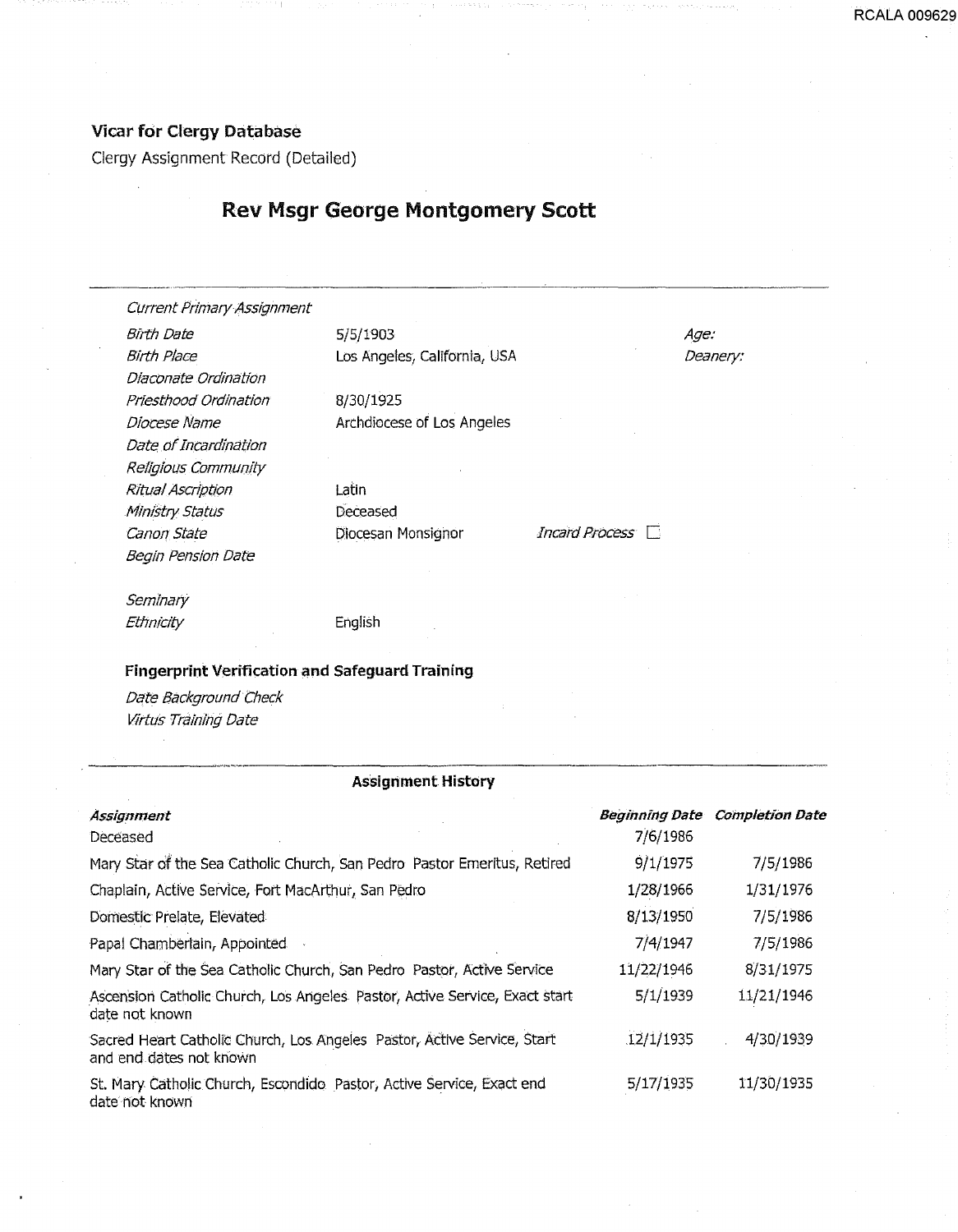| St. Vibiana Cathedral, Los Angeles Associate Pastor (Parochial Vicar),<br>Active Service, Exact start date not known                       | 2/1/1934  | 5/16/1935  |
|--------------------------------------------------------------------------------------------------------------------------------------------|-----------|------------|
| Immaculate Heart of Mary Catholic Church, Los Angeles Associate Pastor<br>(Parochial Vicar), Active Service, Start and end dates not known | 10/1/1932 | 1/31/1934  |
| St. Brendan Catholic Church, Los Angeles Associate Pastor (Parochial<br>Vicar), Active Service, Start and end dates not known              | 5/1/1930  | 9/30/1932  |
| St. Brigid Catholic Church, Los Angeles Associate Pastor (Parochial Vicar),<br>Active Service, Start and end dates not known               | 1/1/1929  | 4/30/1930  |
| St. Philip the Apostle Catholic Church, Pasadena Associate Pastor<br>(Parochial Vicar), Active Service, Start and end dates not known      | 3/1/1926  | 12/31/1928 |
| St. Joseph Catholic Church, San Diego Associate Pastor (Parochial Vicar),<br>Active Service, Start and end dates not known                 | 9/1/1925  | 2/28/1926  |
|                                                                                                                                            |           |            |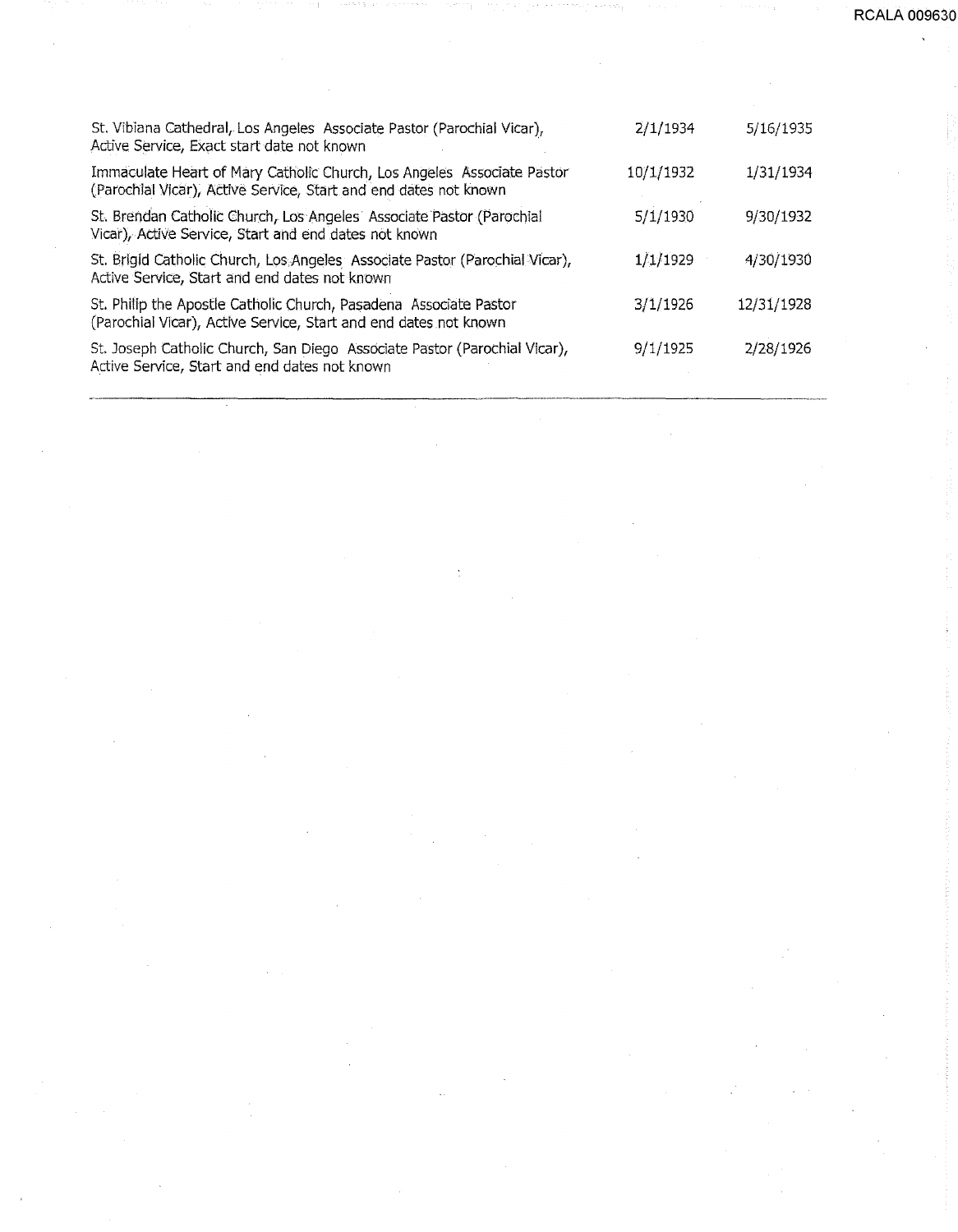**RCALA 009631** 

March 22, 1948

Archdiocese of Los An eles Hand Delivered

I manted to talk ad seasons in serven cocause 1 not feel my point of believed in security and he control with the call with annual security and he control one phone shad a security concerned about

Another chapter of multi-ts of Columbus has warned that Father Scott has touch children in a sex way if other churchs. When he is caught he moves to another pehurch, this has ha proed cany bires.

Please read this latter the respected that

Sincerely,

REDACTED

**REDACTED**